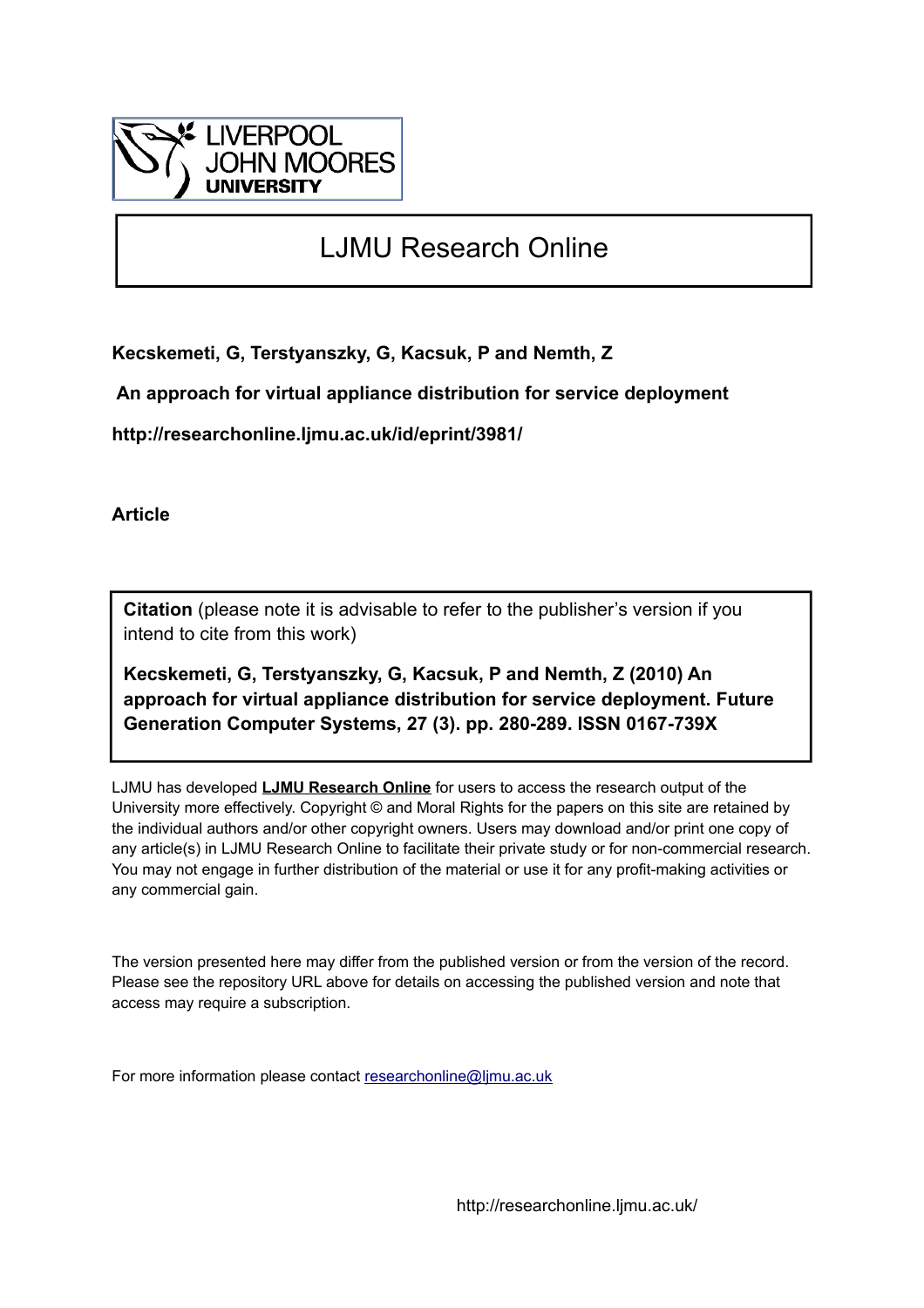# An Approach for Virtual Appliance Distribution for Service Deployment

Gabor Kecskemeti<sup>a,b,\*</sup>, Gabor Terstyanszky<sup>b</sup>, Peter Kacsuk<sup>a,b</sup>, Zsolt Nemeth<sup>a</sup>

<sup>a</sup>Laboratory of Parallel and Distributed Systems, MTA-SZTAKI 13-17 Kende u., Budapest 1111, Hungary  $b$ <sup>b</sup>Centre of Parallel Computing, University of Westminster 115 New Cavendish Street, London W1W 6UW, United Kingdom

#### Abstract

Fulfilling a service request in highly dynamic service environments may require deploying a service. Therefore, the effectiveness of service deployment systems affects initial service response times. On Infrastructure as a Service (IaaS) cloud systems deployable services are encapsulated in virtual appliances. Services are deployed by instantiating virtual machines with their virtual appliances. The virtual machine instantiation process is highly dependent on the size and availability of the virtual appliance that is maintained by service developers. This article proposes an automated virtual appliance creation service that aids the service developers to create efficiently deployable virtual appliances – in former systems this task was carried out manually by the developer. We present an algorithm that decomposes these appliances in order to replicate the common virtual appliance parts in IaaS systems. These parts are used to reduce the deployment time of the service by rebuilding the virtual appliance of the service on the deployment target site. With the prototype implementation of the proposed algorithms we demonstrate the decomposition and appliance rebuilding algorithms on a complex web service.

Keywords: cloud computing, grid computing, virtualization, web service, deployment

# 1. Introduction

Services abstract system functionalities from the applied technology and they enable the access of these functionalities through predefined interfaces. In service based systems [\[11\]](#page-12-0) these interfaces, defined by service descriptions, allow the users to access the services transparently without knowing the exact details of the used service instance. The vision of these service based systems incorporates highly dynamic environments [\[10\]](#page-12-1) where service instances are deployed, utilized, and decommissioned on demand. Service deployment [\[31\]](#page-12-2) prepares the service code on the infrastructure of the service provider for later usage. Dynamism in the service based systems require the automation of the service deployment process.

Cloud computing  $[2, 6]$  $[2, 6]$  $[2, 6]$  promises simple and cost effective outsourcing of applications (Software as a Service – SaaS), platforms (Platform as a Service – PaaS) and hardware resources (Infrastructure as a Service – IaaS). PaaS and IaaS systems can be used to extend Service Based Systems by deploying services on their resources. On PaaS cloud systems the services are developed specially for the given platform. In contrast, IaaS systems use hardware virtualization to support a wider variety of applications. These systems require the encapsulation of the services in virtual appliances. Therefore, services are deployed by instantiating a virtual machine in the IaaS system.

Virtual appliances combine services and their support environment in a form executable by virtual machines. In current IaaS systems the users either use virtual appliances already published in a virtual appliance marketplace [\[21,](#page-12-5) [22\]](#page-12-6) or they have to create the required virtual appliance on their own. However, these newly created virtual appliances are not specifically designed with their frequent deployments in mind and this seemingly minor issue can seriously hinder exploiting the dynamic features of the system. For example some IaaS systems charge for the network usage during deployment, therefore improperly created virtual appliances entail hidden deployment costs for their users. Hence, one of the main aspects of the work is providing the designers an automated mechanism and support for creating virtual appliances.

In highly dynamic service environments a service request might impose a service deployment before the request can be served. As a result, the inclusion of the deployment increases the apparent execution time of the request. Current deployment systems (e.g. [\[28\]](#page-12-7)) try to reduce the effects of pre-execution deployment by replicating the virtual appliances within the IaaS system. However, IaaS systems regularly charge for the extra storage needs of the owner of the replicated virtual appliance. The other main aspect of our work is a means to reduce turnaround time and keep deployments transparent to the users.

In this article we propose the automated virtual appliance creation service (AVS) that supports the service de-

<sup>∗</sup>Corresponding author

Preprint submitted to Elsevier **6th September 2010** 6th September 2010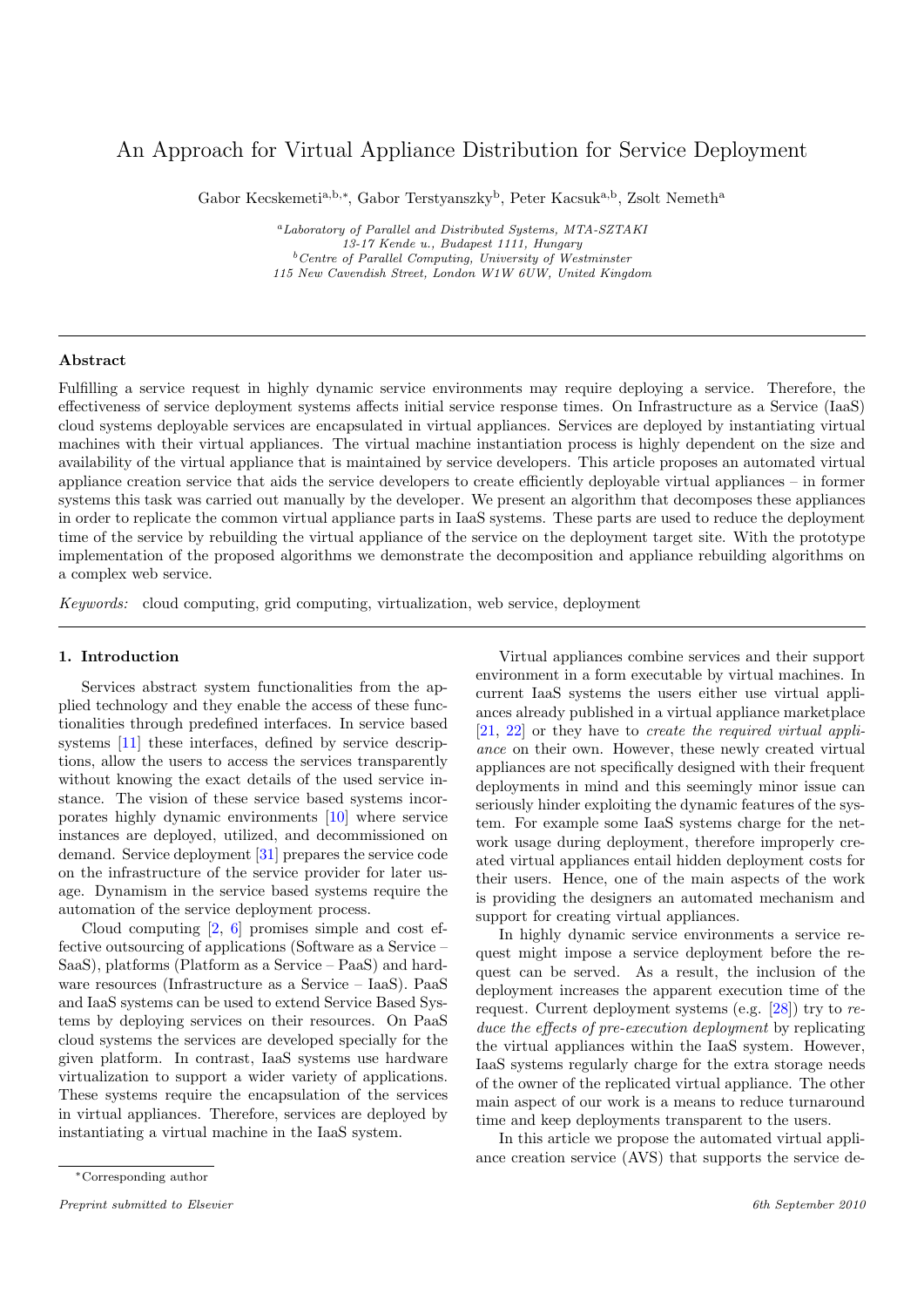

<span id="page-2-1"></span>Figure 1: Relations of deployment tasks

velopers in the virtual appliance creation and publication process. The AVS creates the service's virtual appliance based on an already operable service installation on the developer's system. After the initial virtual appliance is created the developer can request the service to prepare and publish the appliance for execution in various IaaS systems.

We also present active repositories as an approach for reducing the effects of pre-execution deployment. These repositories automatically decompose the stored virtual appliances to smaller parts, thus they allow the partial replication of the appliances. Our approach only replicates virtual appliance parts that are common in the stored virtual appliances. As a consequence to decomposition, our solution rebuilds the original virtual appliances on the target site of the deployment.

This article is organized as follows: Section [2](#page-2-0) gives an overall look on the state of the art of the service deployment. Then Section [3](#page-5-0) discusses the Automatic Service Deployment architecture that incorporates the automated virtual appliance creation and active repository functionalities. Later sections are focusing only on publication and distribution of virtual appliances however, Section [3](#page-5-0) offers a general overview and an outlook of the architecture. Next, Section [4](#page-6-0) proposes and details the AVS, active repository and virtual appliance rebuilding algorithms and their relations. The implementation and experiments on the proposed solutions are discussed in Section [5](#page-10-0) that is followed by the conclusion in Section [6.](#page-11-0)

### <span id="page-2-0"></span>2. Service Deployment Overview

Service deployment is the process of making a service instance available for the users. We define deployment as a complex process that is composed of following deployment tasks (see Figure [1\)](#page-2-1): selection, installation, configuration, activation, adaptation, deactivation, update, and decommission. In the next paragraphs we detail the purpose of these tasks.

First, the Selection task chooses the appropriate (hardware and software) target system to deploy the service on. Then the Installation task manages the addition of the new software components to the target system. These components include the service itself and its dependencies that are described in [\[5,](#page-12-8) [26\]](#page-12-9). The installed components are adjusted to fit the target system's specific needs with the Configuration task [\[18,](#page-12-10) [31\]](#page-12-2). During the Activation task the deployment system makes the service available for the users, and usually executes it.

The remaining deployment tasks are related to software maintenance. While the target system is still running and serving requests its previously installed and configured software components are fitted by the Adaptation task to its current needs. Then the Deactivation task enables those maintenance related operations that cannot operate on an active service. The Update task replaces previously installed software components and initiates a reconfiguration on them. Finally, the Decommission task removes the service's software components from the target system, and then issues a reconfiguration task for the remaining software systems.

We have identified three types of service deployment systems that can accomplish all deployment tasks:  $(i)$ manual service deployment systems, (ii) container based deployment systems and *(iii) appliance based* deployment systems. Manual deployment systems require continuous user interaction during the deployment process, therefore they are not suitable for automated deployment systems. Container based systems (e.g. [\[7,](#page-12-11) [24\]](#page-12-12)) predefine an execution platform for the services that includes the deployment system. Therefore services have to be developed for this specific platform and they are not portable between the different container based deployment systems. Finally, appliance based deployment systems (e.g. [\[15,](#page-12-13) [19\]](#page-12-14)) encapsulate services and their specific support environments in virtual appliances, thus service deployment is achieved by instantiating a virtual machine that executes the virtual appliance with the service. The next section elaborates the concept of virtual appliances.

# <span id="page-2-2"></span>2.1. The Appliance Model

During their life cycle software systems may have several versions and subversions. The diversity of their different installations means their vendors have to support an unforeseen number of software environments. These software environments are built up from several software components interfaced with each other. However, the fact that they are installed on the same system means they could also interfere with each other. In several cases the software vendor cannot identify the cause of an irregular situation that only occurs in exceptional conditions.

As a solution to this problem the vendor maintains a specialized environment, and the software system is executed in this controlled environment only. There are two distinct ways to offer this environment: (i) with the  $Soft$ ware as a Service  $[8]$  approach the vendor deploys and maintains the software within the administrative domain of the vendor, and the functionality is accessed through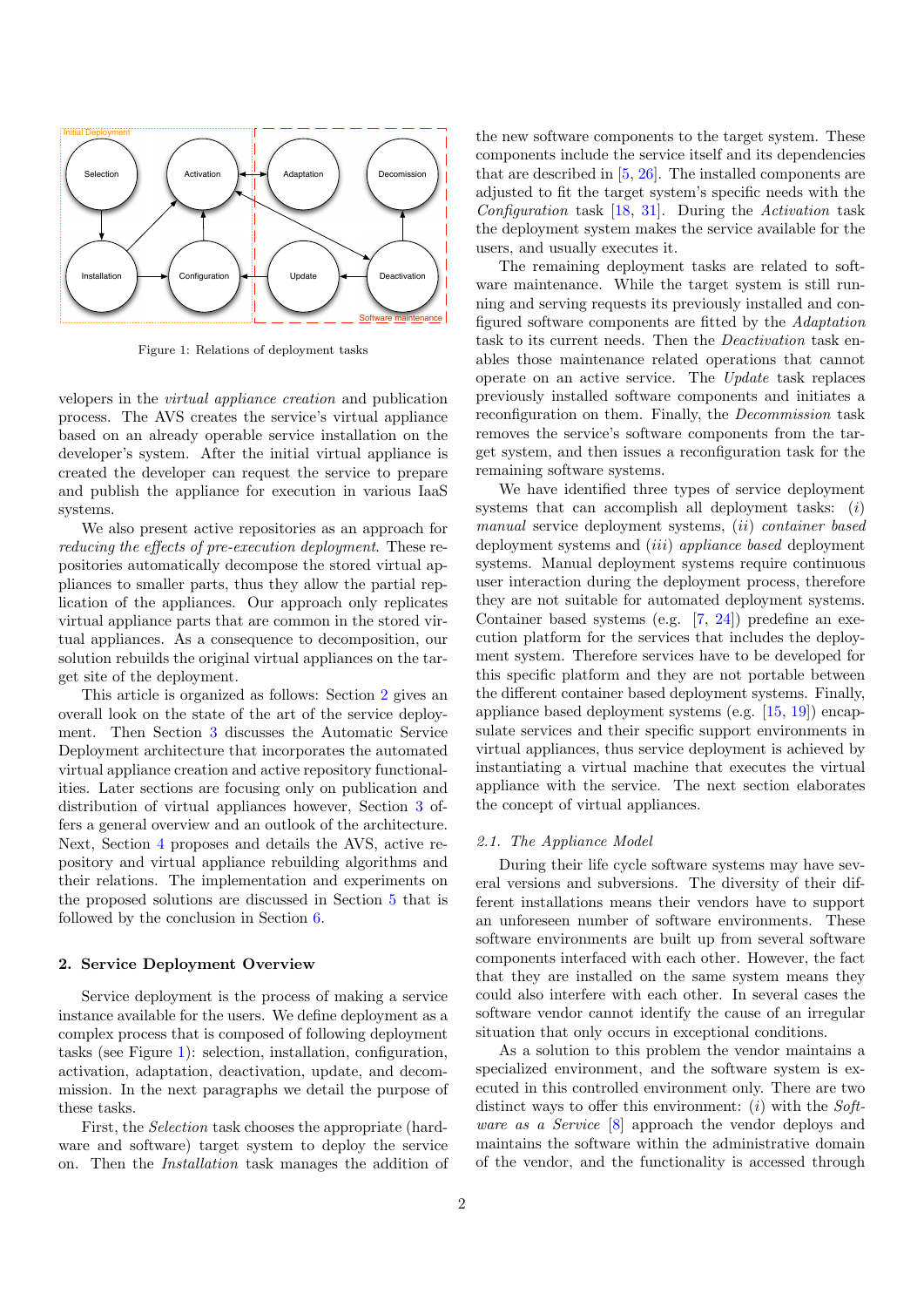well defined interfaces over the network;  $(ii)$  with the Software Appliance [\[1\]](#page-12-16) model the vendor packages the software system and its specialized support environment (including the OS and the necessary libraries) and offers it with specific hardware requirements.

Virtual appliances (or VAs -  $\sqrt{27}$ ) are software appliances prepared to run in virtualized environments. A virtual appliance defines a VM state that contains the software system and its support environment. Virtualized environments range from software to full hardware virtualization. Software virtualization encapsulates the software appliance and isolates its execution from the OS by concealing its interfaces. As an opposite hardware virtualization offers virtual machines (VM) limiting the resources utilized (e.g. maximum processing power, network bandwidth) by the software installed on them. Hardware virtualization is provided by virtual machine monitors (VMM) that offer virtual machine management functionalities, including their creation, start up and shutdown procedures.

#### 2.2. Requirements for Automating Service Deployment

In this section we identify the requirements an automated deployment system should comply with:  $(i)$  externally controllable deployment tasks,  $(ii)$  scales with the size of the service based system,  $(iii)$  reduced data storage,  $(iv)$ minimal deployment time,  $(v)$  minimal disruption of the other services in the service based system. The next paragraphs discuss these requirements in detail.

First of all automation of service deployment requires that deployment tasks (see Section [2\)](#page-2-0) should be exposed with their interfaces to the outside world. As a result, the controlling components (e.g. service brokers, orchestrators) of the service based system can influence the entire deployment process.

Service based systems are massively distributed environments, thus the deployment system should be able to scale to the size of the service based system. For example, larger sized service based systems involve more frequent deployments. However the increase in the number of deployments should not affect the normal operation of the system.

Frequent deployments intensify the amount of data transferred to the target sites that could affect the network connections of already deployed services. Large-scale service based system involve a large number of deployable services that are stored in repositories. The deployment system should reduce the size of the deployable service components in order to achieve their effective storage and transfer.

Highly dynamic service environments require the deployment system to frequently perform service deployments and decommissions. Service deployment often precedes a service call to the newly deployed service instance, because the controlling components of the service based system regularly instantiate deployments when the timely execution of a service call requires it. The deployment system should minimize the deployment time in order to reduce

the total time of the service call on the newly deployed service instance.

Finally, new service deployments should not *disrupt* the service based system's overall behavior. The newly deployed service should not be able to obstruct the ongoing tasks of the previously deployed services.

#### 2.2.1. Taxonomy of Related Deployment Systems

To further detail our requirements we establish the following categorization for service deployment systems: (i) isolation level defines the separation between services installed on the same host;  $(ii)$  repository support to store the code of the available services for deployment;  $(iii)$  universal service support increases the number of deployable services in the system; *(iv)* non invasiveness requires no modifications on the service code in order to support deployment; finally, (v) state transfer enables the newly deployed system to resume from the state of a remote service.

Service deployment solutions are categorized depending on their isolation level that defines the level of service separation during the deployment on a host already offering services. The lowest isolation level means all the other services are stopped and their states are lost. The highest isolation level does not decrease the turnaround time of the other service invocations during and after deployment or even when malicious code gets activated with a newly deployed service. There are two main approaches to tackle the isolation problem. The first built on the fact that service containers offer basic isolation, however service containers do not separate the services entirely (e.g. newly deployed services can exhaust system resources, thus degrading the previously deployed services). The second approach provides isolation with virtualization that offers the highest isolation levels. Isolation ensures that improper deployment decisions do not influence the overall system performance therefore, virtualization based isolation is a key requirement for an automated deployment system.

Service deployment solutions are also categorized depending on their support of repositories. Repositories could act as the primary source of trust if they enclose security information (e.g. a signature of the service's developer) or enforce different registration policies – for example they require the validation of services. Without repositories service code has to be collected before every deployment operation. This gets even worse when the same service has to be collected and deployed several times, instead of downloading it from an already prepared location – the repository. The continuous repetition of the expensive service code collection tasks reduce the overall performance of the service based system even though deployments were initiated to avoid performance drop. Therefore repositories are required for the automation of deployment by acting as the sources of deployable services.

The next categorization is the *universality* of the deployment solution that defines the generality of the deployment solution with regards to the deployable services. Specialized service deployment solutions are optimized for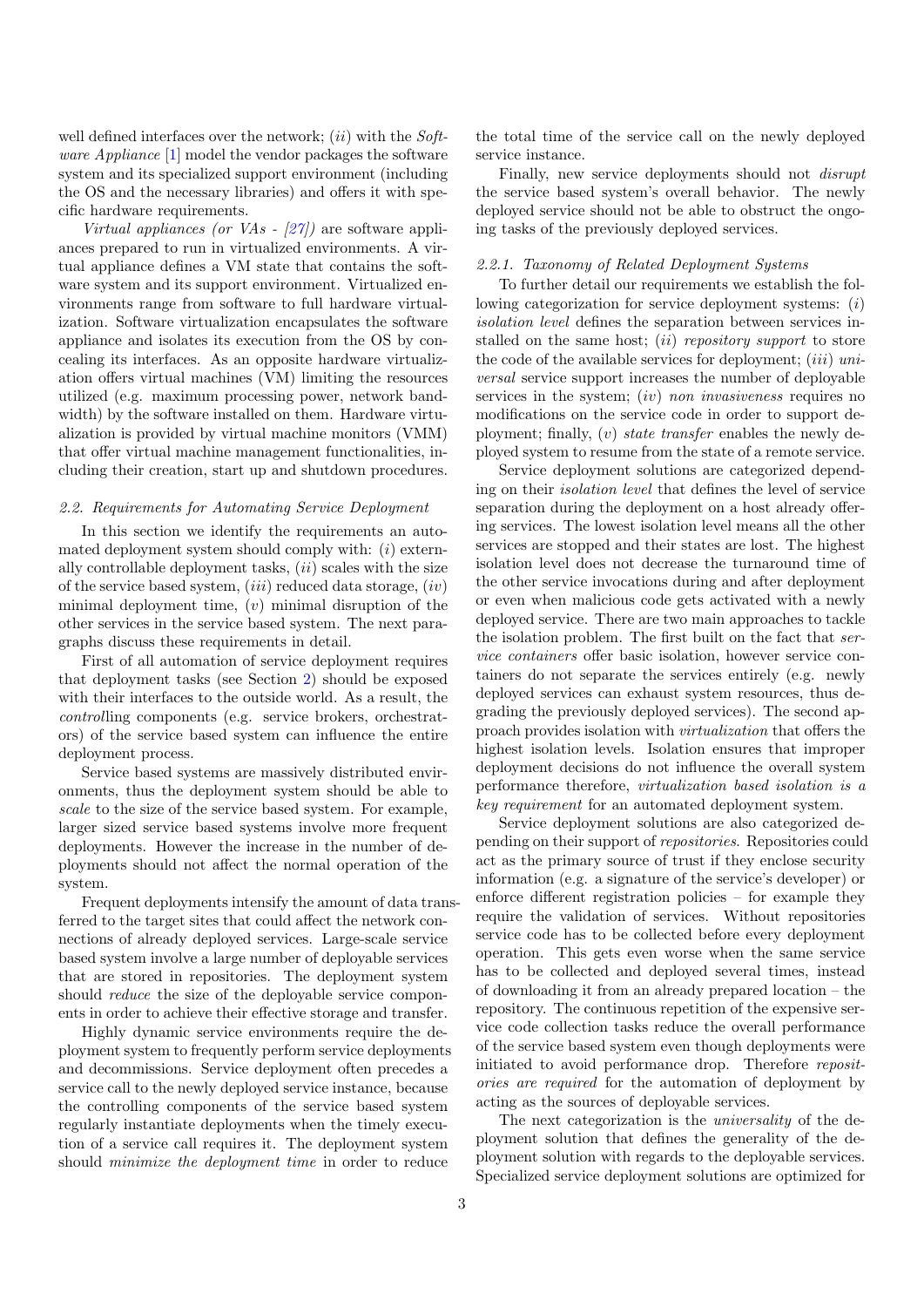a specific service. They can support all the deployment tasks from installation towards adaptation and decommission, however to simplify the deployment problem they specialize these tasks for a given service. Container based isolation techniques jeopardize universality by supporting services only compatible with the chosen container. In service based systems every service is represented with its interface that cannot be used to differentiate between deployable and non-deployable services. With specialized deployment solutions only few services are deployable, therefore highly dynamic service environments require universal deployment solutions that are not differentiating the services in the service based system.

Another categorization is based on the level of invasiveness the deployment solution enforces on developers. Invasive systems require the service code to be modified to support the service's deployment. E.g. these systems require the service to implement an additional interface or they require the use of special libraries and solutions that enable further deployments. As an opposite, noninvasive systems are more compatible with the existing service based systems and therefore a non-invasive deployment solution is required.

Finally, there are deployment solutions with state transfer capabilities. State transfer in service based systems requires that a service suspended on a site is resumable on a different one. In this case the whole process depends on the state representation of the service [\[23\]](#page-12-18). The deployment system might introduce new interfaces for state transfer, it might require the developer to implement the state transfer mechanisms for its own system, or finally it can also use a standardized state representation mechanism.

#### 2.3. Related Works

Table [1](#page-5-1) and [2](#page-5-2) compares the existing deployment solutions according to the previously defined taxonomy.

Nimbus virtual workspace service [\[15\]](#page-12-13) was not developed for service deployment however, it has been demonstrated that it is also capable of deploying services packaged as appliances [\[25\]](#page-12-19). It supports hardware virtualization with Xen [\[4\]](#page-12-20), and its generic framework lets the developers support other virtualization solutions. Virtual appliances are not stored with metadata in repositories but on a single file-system or a remote http server. In its latest versions the virtual workspace service also supports the cluster on demand concept that enables single services to reside in multiple virtual appliances.

VMPlants [\[19\]](#page-12-14) goes a step further with appliance based deployment and offers faster delivery of virtual appliances by constructing them on site with the help of directed acyclic deployment graphs. These deployment graphs let the deployment system to build the service from smaller parts coming from a distributed repository called VM Warehouse. Analogous to the virtual workspace service it has two main interfaces, one for managing the virtual machine itself (VMPlant) and one for creating a new one

(VMShop). VMPlants defines a framework that includes techniques for representing virtual machine configurations in a flexible manner, for efficient instantiating of virtual machine clones, and for composition of services to support large number of VM "plants".

Hot Deployment Service (HDS) [\[29\]](#page-12-21) uses an entirely different approach for deploying services by introducing a service for Open Grid Services Architecture [\[12\]](#page-12-22) based service containers called ServiceFactory. With this service the system is capable to deploy and decommission services while the service container is still running. With the HDS, the service container needs to be changed (at configuration level) to support the operations for new service registration and class loading.

HAND (Highly Available Dynamic Deployment Infrastructure) [\[24\]](#page-12-12) supports several approaches for deployment and provides two deployment solutions called HAND-C (container level solution that requires the container to be restarted after a service injection), and HAND-S (a service level solution that leaves all other services unaffected during deployment). Between HAND and HDS the only difference that HAND supports the latest Globus Web Services Resource Framework (WSRF - [\[3\]](#page-12-23)) container and offers container and service level deployment.

WSPeer [\[14\]](#page-12-24) defines a message-oriented interface for registration, deployment, discovery, and invocation. The authors introduce two implementations; one for regular web services based software, and another for P2P Simplified protocol. The deployment in the WSPeer system is accomplished by passing a class file to the WSPeer service that registers this class as a web service, or in a more complicated case the WSPeer automatically generates a proxy for a given service used by the clients. This second case is used to interface the WSPeer environment with a workflow environment.

Dynagrid [\[7\]](#page-12-11) offers an all in one solution that covers the aspects of WSRF service [\[3\]](#page-12-23) deployment and even reaches out of the boundaries of deployment. It offers a solution for a unified invocation interface (called ServiceDoor), and with the help of the ServiceDoor the system even offers service state transfers. Deployments are done with the help of the dynamic service launcher (DSL) components that need to be deployed in all the WSRF containers. This approach implies the most changes in the current service based systems but offers scheduling, migration, and invocation support over the deployment capabilities.

Finally, [\[33\]](#page-12-25) summarizes the development and standardization activities about Configuration Description Deployment and Lifecycle Management (CDDLM) that is a collection of standards from Open Grid Forum (OGF) focusing on deployment and management. The CDDLM API provides management and deployment interfaces meanwhile the CDL language  $[32]$  offers a generic way to configure the deployed application. According to [\[33\]](#page-12-25) there are four available implementations. For instance the implementation called SmartFrog from HP Labs provides a framework to create deployment solutions for specific soft-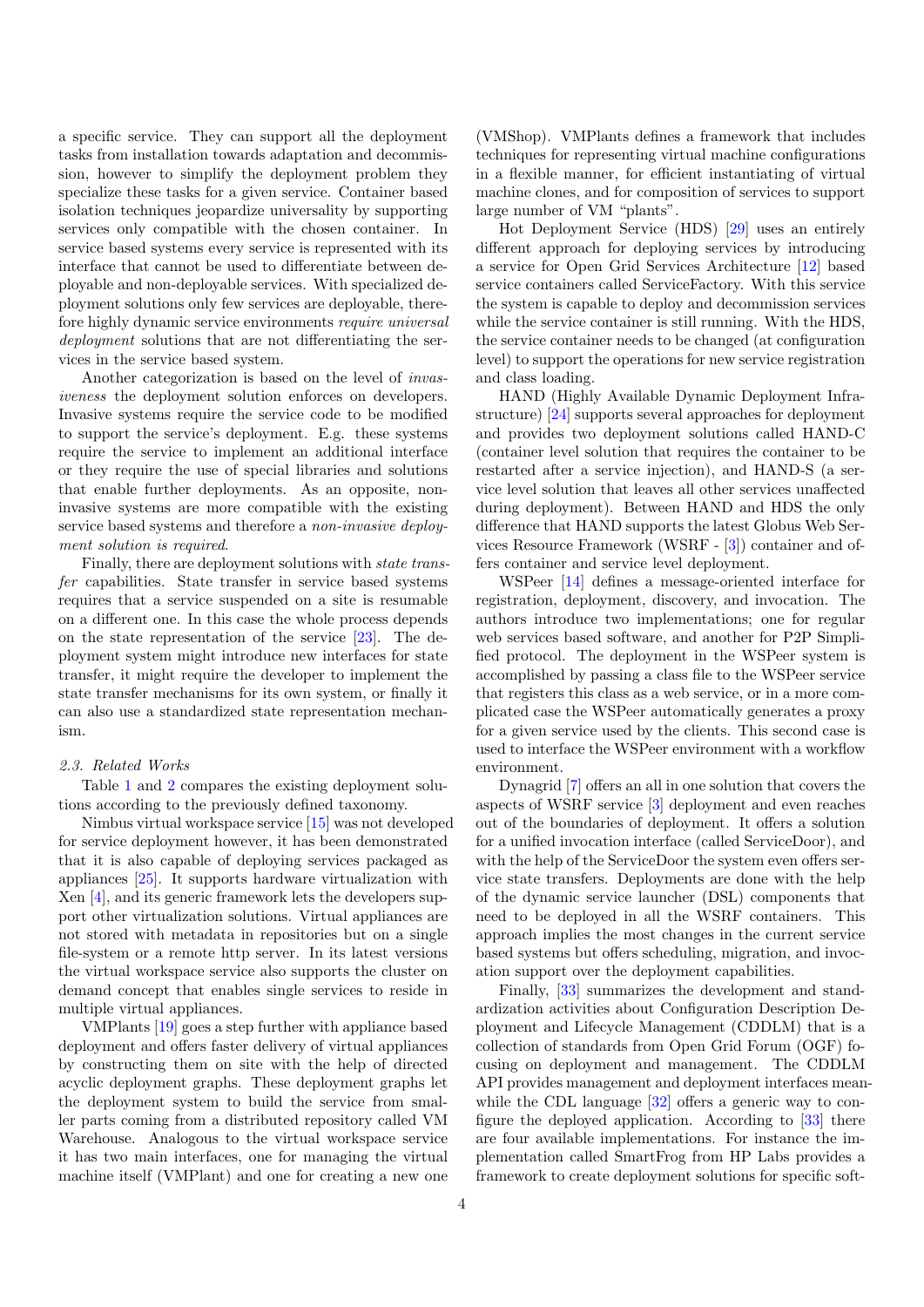|                       | Isolation   | Repository support | Universality | Non-Invasiveness | State Transfer |
|-----------------------|-------------|--------------------|--------------|------------------|----------------|
| Nimbus $[15]$         | Virtualised | Partial            |              |                  |                |
| VMPlants [19]         | Virtualised |                    |              |                  |                |
| Hot Depl. srv. $[29]$ | Container   |                    |              |                  |                |
| HAND $[24]$           | Container   |                    |              |                  |                |
| WSPeers [14]          | Container   |                    |              |                  |                |
| Dynagrid [7]          | Container   |                    |              |                  |                |
| CDDLM impls. $[33]$   | N/A         |                    |              |                  |                |

<span id="page-5-1"></span>Table 1: Taxonomy based classification of the different deployment solutions

|                 | Select | Install | Configure | Activate | Adapt | Deactivate | Update | Decommission |
|-----------------|--------|---------|-----------|----------|-------|------------|--------|--------------|
| Nimbus          |        |         |           |          |       |            |        |              |
| <b>VMPlants</b> |        |         |           |          |       |            |        |              |
| Hot Depl. serv. |        |         | Partial   |          | __    |            |        |              |
| <b>HAND</b>     |        |         | Partial   |          |       |            |        |              |
| WSPeers         |        |         | Partial   |          | ___   |            |        |              |
| Dynagrid        |        |         | Partial   |          |       |            |        |              |
| CDDLM impls.    |        |         |           |          |       |            |        |              |

<span id="page-5-2"></span>Table 2: Classification of the different deployment solutions depending on their deployment task support



<span id="page-5-3"></span>Figure 2: Architectural connections of the Automatic Service Deployment system

ware components. The other implementations only implement selected standards of the CDDLM.

# <span id="page-5-0"></span>3. Architecture

This section discusses the Automatic Service Deployment (ASD) architecture that we proposed in [\[16\]](#page-12-27). This architecture aims to provide an appliance based, universal and non-invasive deployment system that supports all deployment tasks (outlined in Figure [1\)](#page-2-1) on Infrastructure as a Service cloud systems. The proposed components of the architecture are presented in Figure [2.](#page-5-3) This article only covers the Automated Virtual appliance creation Service (AVS), the Manageable Virtual Appliances and Active repository that are grey colored in Figure [2.](#page-5-3) However, this section gives a general overview and also discusses the relationships between the different components.

The deployment tasks supported by the ASD architecture are represented with interface lollipops in Figure [2.](#page-5-3) Beyond supporting all deployment tasks there are two unsolved issues of the current solutions that are targeted by this architecture. First, it offers a solution for acquiring and optimizing virtual appliances. Second, it also offers support for schedulers, service compositors and other controlling components making deployment related decisions in the dynamic service ecosystem. Nevertheless, this article focuses only on the solution for acquiring and optimizing the delivery of virtual appliances.

Virtual appliances are acquired and managed with the help of the Automated Virtual appliance creation Service (AVS). The service's main functionality acquires virtual appliances from donor systems maintained by the service developers. The service also supports the following virtual appliance management tasks:  $(i)$  transformation of the appliance between various virtual machine formats,  $(ii)$  size optimization of virtual appliances (called the optimization  $facility)$  and  $(iii)$  uploading the virtual appliance to a repository. The general properties and behavior of the AVS are discussed in Section [4.1.](#page-6-1) In this paper we assume that all parts of the appliances are required for deployment. In contrast, the optimization facility reduces virtual appliances by altering them prior storage. The optimization facility is discussed in detail in a separate paper [\[17\]](#page-12-28).

In the ASD architecture, virtual appliances are stored in active repositories that are defined in Section [4.2.](#page-8-0) These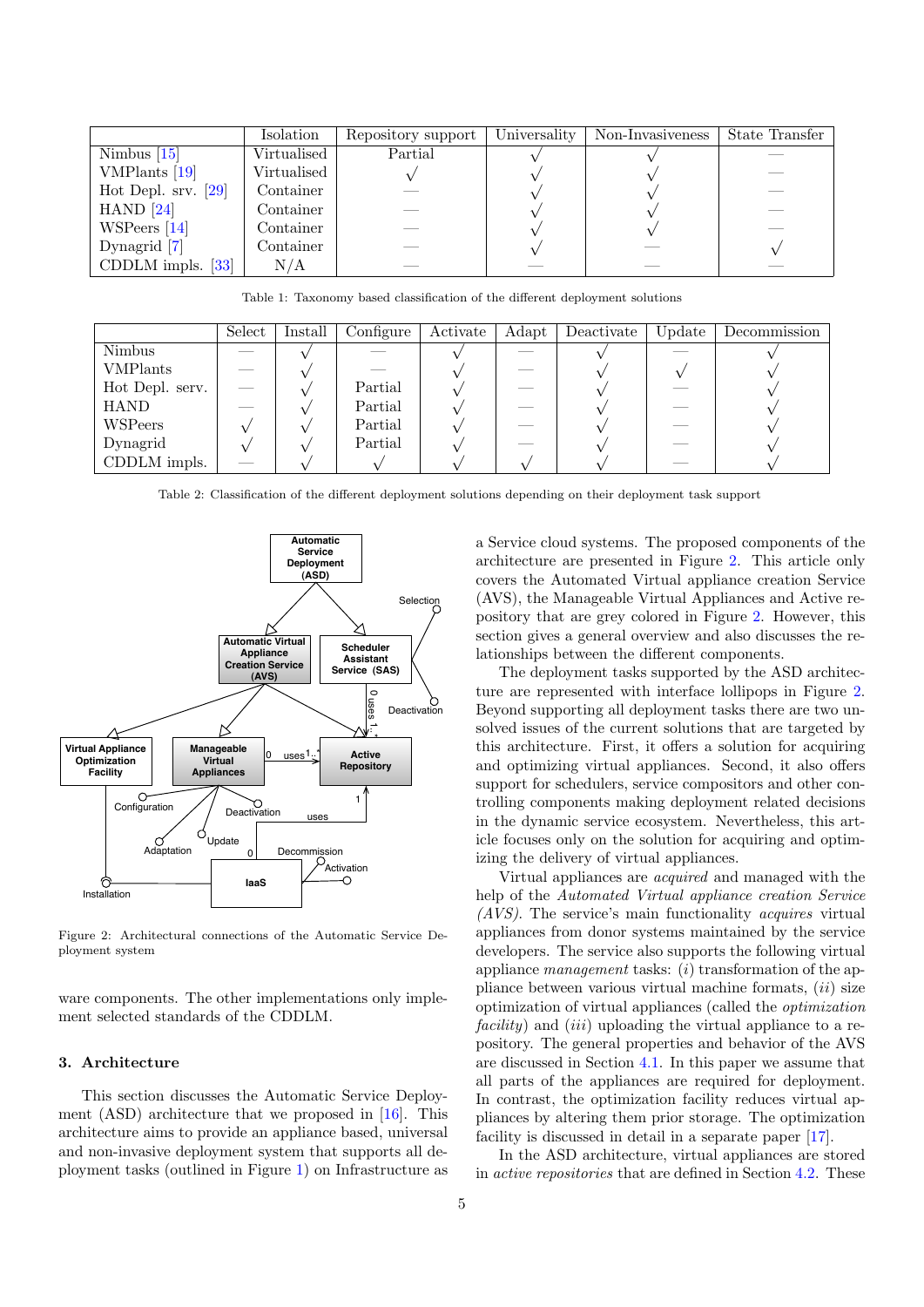repositories are active because they optimize the delivery of their contents by  $(i)$  decomposing the virtual appliances to smaller parts and  $(ii)$  replicating the commonly used portions of the stored virtual appliances to other repositories.

The last component is the manageable virtual appliance that is a special virtual appliance designed to be embedded into the service's appliance in order to allow the management of the service and its software environment. In this paper we focus on how the manageable virtual appliance is used for rebuilding decomposed virtual appliances. The rebuilding algorithm is detailed in Section [4.2.2.](#page-9-0)

The Scheduler Assistance Service (SAS) is designed to support deployment decisions made by various components of the service based system and the target site selection task. SAS offers  $(i)$  site ranking to support the selection of the candidate sites for deployment,  $(ii)$  deployment time and cost estimation on the different sites. This article is not aimed at discussing the SAS.

### <span id="page-6-0"></span>4. Virtual Appliance Management

Our research identified four basic operations for virtual appliance management:  $(i)$  *extraction* of the appliances from preinstalled donor systems, (ii) publication of the acquired appliances in order to allow their deployments,  $(iii)$  decomposition of the published appliances to optimize their storage and replicate their highly demanded parts,  $(iv)$  rebuilding of the decomposed appliances to allow their faster delivery to the target site before deployment.

Extracting the virtual appliance is the first task in every appliance based deployment system. In the ASD architecture, the automated virtual appliance creation service (AVS) is designed to support the process of extraction and publication. Compared to the frequent deployment requests virtual appliance creation is a rare task, therefore earlier systems leave it as a manual task. With the help of the AVS the deployable virtual appliance is extracted from the developer's system. This operation is further discussed in Section [4.1.](#page-6-1)

The AVS also supports the publication of the acquired appliances in repositories as it is discussed in Section [4.1.3.](#page-7-0) After the virtual appliance is acquired it is stored in a repository to enable further deployments. Repositories accept virtual appliances using different policies, for example they require third party validation of the uploaded content (e.g. user rating) or repository owners manually select the publicly available appliances. If automated deployments occur target sites decide on allowing deployments by including the acceptance policies of the repositories in their decision, e.g. they only allow the deployment of highly rated appliances.

Virtual appliances are large by nature. Thus, our approach prefers to download them from a high bandwidth and low latency party. Higher bandwidth is achieved by decomposing the virtual appliance to smaller portions and



<span id="page-6-2"></span>Figure 3: Use cases and relations of the AVS subsystem

the commonly used parts are spread widely allowing their parallel download. This decomposition algorithm is detailed in Section [4.2.](#page-8-0)

Finally, initiating a virtual machine is straightforward only if its state – the virtual appliance – is available entirely. However, due to decomposition virtual appliances are no longer available in a single package. Therefore, they have to be rebuilt before they are used to instantiate a virtual machine. A repository either does this rebuilding process internally, or alternatively with a virtual appliance that is capable of reconstructing itself on site. Both both options are detailed in Section [4.2.2.](#page-9-0)

# <span id="page-6-1"></span>4.1. Automated Virtual Appliance Creation Service

The task of the AVS service is to extract a virtual appliance from a virtualized host and package it for later deployments. This package is stored in a virtual appliance (VA) repository. Therefore the AVS has to interact with the following three main actors from the outside world (see Figure [3\)](#page-6-2).

For the AVS client actor the AVS offers an interface that exposes the VA extraction functionality. The AVS has to be installed on the same host as the virtual machine monitor (VMM) to ensure the AVS accesses the virtual machine control functionality of the VMM (see Section [2.1\)](#page-2-2). Therefore on client request the AVS collects the state of a virtual machine to form a virtual appliance.

For the *IaaS system actor* the AVS offers two actions. First the AVS enables the transformation of a VMM specific virtual appliance format (that can be used to create a virtual machine on a specific VMM) to a platform independent one. This is used when the IaaS system receives a request to deploy a virtual appliance that is not supported by the current VMM. The second, playground, operation for the IaaS system is initiated by the AVS itself when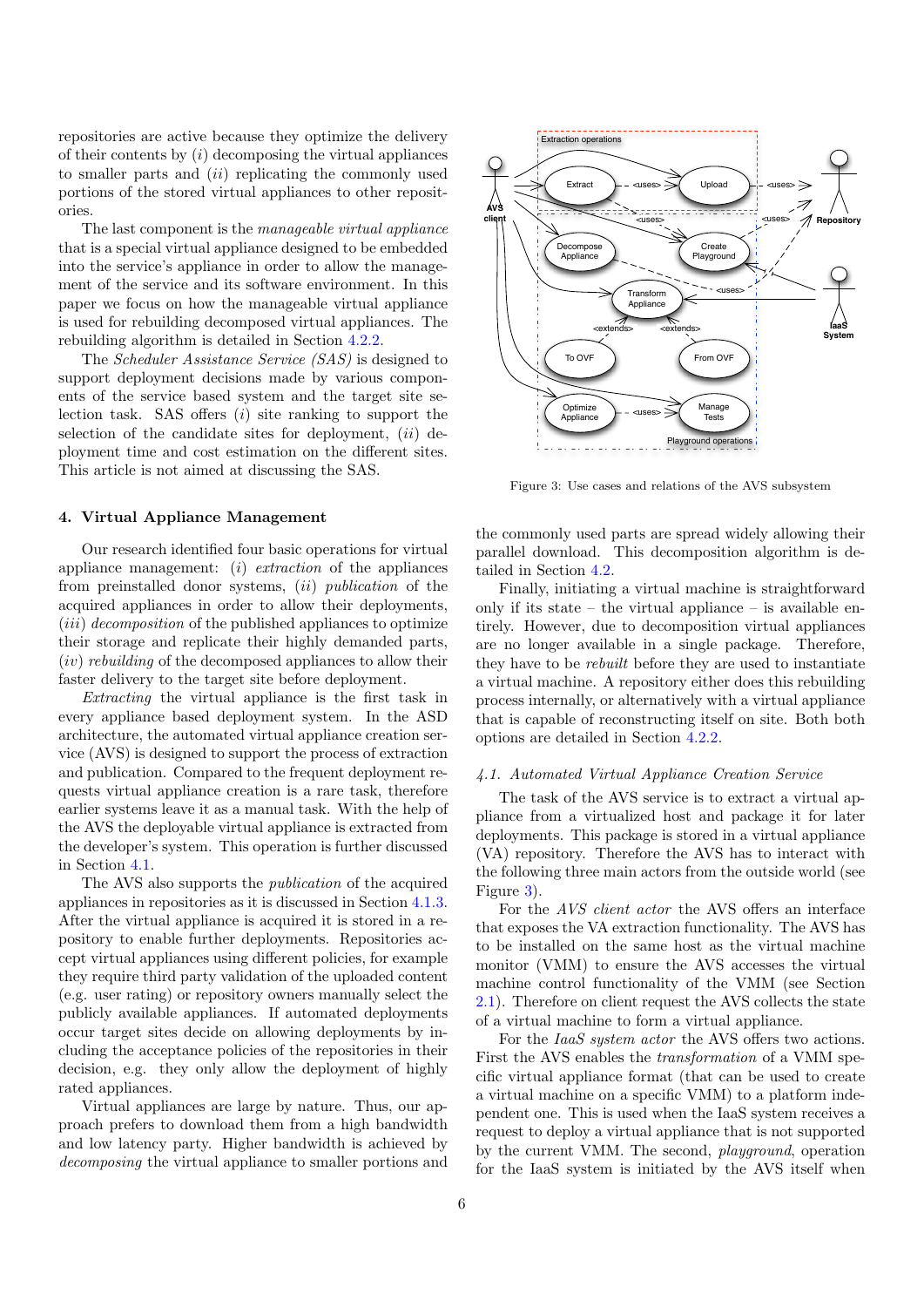it optimizes the virtual appliances with the optimization facility.

Finally, the AVS uses a package repository actor. The AVS stores the packaged VA in the user specified repository and it also replicates it to several other repositories on user request. It is capable to search through multiple repositories to find similarities between a VA package and the appliances stored in the given repositories.

# <span id="page-7-1"></span>4.1.1. The AVS Client Interface

The AVS has two basic functionalities (see Figure [3\)](#page-6-2). First, it provides operations to extract and publish an initial virtual appliance from a running system (Extraction operations). Second, it provides operations on an existing virtual appliance (Playground operations). The playground operations either use an existing virtual appliance or one that the extraction operation has just created.

The extract operation collects the appliance by creating a snapshot of the user specified machine (either virtual or physical). If the user specifies a virtual machine as the source of the virtual appliance then the extraction operation can create a snapshot of both running and stopped virtual machines. The operation creates the virtual appliances with the file-systems of the specified virtual machine and optionally with the memory state of the running virtual machines.

In dynamic service environments [\[10\]](#page-12-1) the caller of the service is not aware if a deployment precedes the service call. Therefore the startup time of the virtual appliance is critical because it is added to the time of the first service invocation on the newly deployed service instance. Virtual machines are started up differently depending on the contents of the previously created virtual appliance: (i) appliances of running VMs are resuming their previous state by loading their system memory from the appliance,  $(ii)$  in contrast, appliances of stopped VMs execute the entire boot procedure before the activation of the embedded service in the appliance. The last step of the extraction algorithm temporarily creates two virtual appliances (one with memory state and one without it). Then it measures the startup time of both virtual appliances and only publishes the appliance with faster startup time.

At the end of the extraction process the AVS directly publishes the extracted appliance in a repository or alternatively it creates a playground for further optimization of the extracted virtual appliance. There are three main operations the AVS offers on the playgrounds:  $(i)$  optimization,  $(ii)$  decomposition and  $(iii)$  transformation. The optimize operation minimizes the size of the virtual appliance that is functionally validated by the tests added with the Test operation. The *decompose* operation splits the appliance to smaller parts to allow the delivery optimization of the virtual appliance (this operation is further detailed in Section [4.2\)](#page-8-0). Finally, the two transformation operations (from  $\overline{OVF}$  and  $to \overline{OVF}$ ) enable the AVS service to operate on VMM specific appliance representations by

applying the Open Virtualization Format (OVF - [\[20\]](#page-12-29)) as an intermediary.

Finally, the AVS offers the upload operation after all requested operations were executed on the current virtual appliance in the playground. This operation allows the user to upload the appliance to single or multiple repositories. After uploading to a single repository the AVS requests the replication of the uploaded content if the user targeted multiple repositories.

### 4.1.2. The IaaS System Interface

The result of the *extract operation* (see Section [4.1.1\)](#page-7-1) is a virtual appliance in a format specific to a virtual machine monitor. The AVS service uses the Open Virtualization Format (OVF - [\[20\]](#page-12-29)) as a generic intermediary format between the different VMM specific appliance formats. During deployment the currently stored appliances might not be supported by the target IaaS system, therefore the active repository converts the generic form of the appliance to a supported format with the  $from OVF$ operation of the AVS service.

The AVS also implements the transformation functions of the opposite direction (from VMM Specific format to OVF - via the  $to$ OVF operation). Thus the IaaS system supports the recognition of the appliance in the repository and it acts according to the appliance format. If the appliance format is supported by the VMMs controlled by the IaaS system, then the appliance is used in its original form. Otherwise the active repository initiates a VA playground and requests an OVF transformation: the unsupported VMM specific format is converted to the generic OVF format by the  $to$ OVF operation, then the supported VMM specific format is achieved by converting the generic format with the fromOVF operation.

The optimization *playground* operation uses the IaaS interface to check the service's functionality of the partially optimized virtual appliances. In order to confirm the functionality of the appliances they are deployed on the IaaS system. The playground of the AVS acts as a source of the virtual appliances by either behaving as a repository or temporarily uploading them to the repository of the target IaaS system.

#### <span id="page-7-0"></span>4.1.3. The Repository Interface

Repositories store arbitrary artifacts with their metadata description. The AVS service stores virtual appliances in the repository as the primary artifacts. Therefore a virtual appliance is a storage artifact that encapsulates the disk and the optional memory image of a virtual machine in a VMM specific format. The appliance is stored as several file-systems and a swap-like area containing the memory state of the virtual machine just before the image was created. This subsection defines the metadata the AVS service assigns to the appliances to enable the deployment tasks using the stored appliances.

The repository package is defined as an artifact encapsulated with the corresponding metadata. Different pack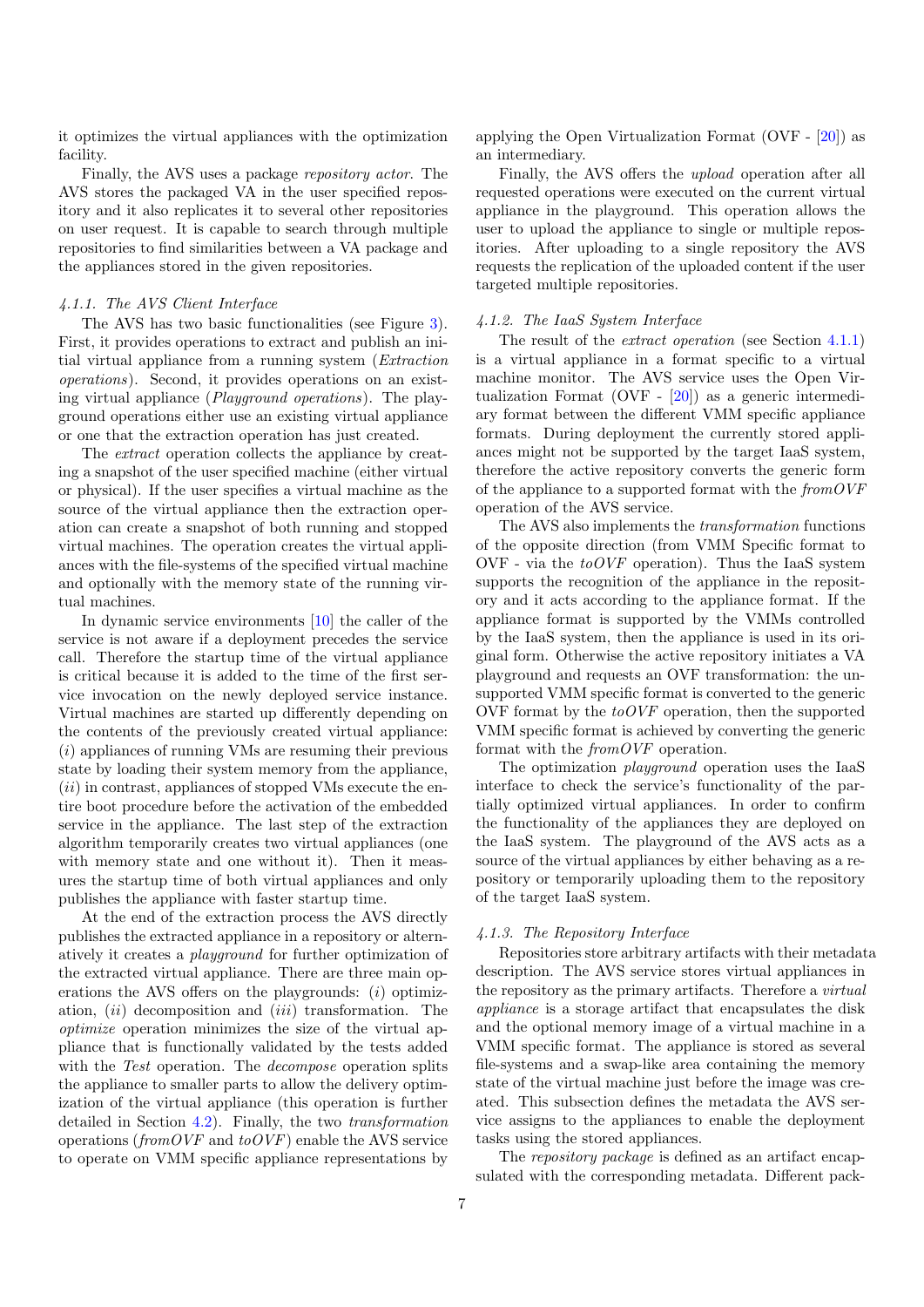age formats use different metadata descriptions, however they always include the following items:  $(i)$  Dependency description to specify other packages required for successfully configure and run the virtual appliance packaged together with the description, (ii) Configuration description, used by the configuration task, specifies the series of configuration and decision steps that result an executable service, (iii) Human readable description to support searching and indexing of the software packages within repositories, (iv) Version information to support exchangeability tests between different repositories. The user of the AVS service defines the metadata required for the repository package manually. However, the AVS automates the metadata collection of dependencies and installation task related information.

Based on the encapsulated dependency description we define two categories of repository packages:  $(i)$  the selfcontained packages and  $(ii)$  the delta packages. A selfcontained package encapsulates deployment related metadata with an entire virtual appliance that is usable for immediate VM creation without further modifications. The delta package holds parts of a virtual appliance and is dependent on either on other delta packages, or on a self-contained package. Our decomposition algorithm automatically creates delta packages and identifies their dependencies. Virtual appliances are reconstructed from delta packages with our VA rebuilding algorithm. Both algorithms are discussed in Section [4.2.](#page-8-0)

During the virtual appliance extraction operation the AVS service collects metadata supporting the installation task. The collected metadata defines the VMM, the virtualized hardware and network requirements for the virtual machine hosting the virtual appliance. Later, the installation task is performed by the IaaS system using the previously collected requirements available in the repository.

# <span id="page-8-0"></span>4.2. Extending Repositories with Virtual Appliance Delivery Optimization

In related works repositories are represented as local file-systems or file servers (e.g. FTP, HTTP). The only task of today's repositories is to safely store and provide access to their entries for authorized parties. Therefore they act passively and only user actions change their contents. To minimize the download time of repository entries during the installation task we propose the extension of these repositories with automated entry management algorithms.

With our approach download time minimization is accomplished through the virtual size reduction of the appliances. This technique is called virtual because it decreases only the apparent appliance size during delivery. This approach includes a virtual appliance decomposition algorithm (detailed in Section [4.2.1\)](#page-8-1) that separates and replicates commonly used parts of the appliances. These replicated parts can be efficiently delivered to the target site, thus only the custom appliance parts are downloaded from dedicated and maybe low bandwidth repositories.



<span id="page-8-2"></span>Figure 4: Ideal decomposition graph of two virtual appliances

The separately delivered parts of the appliances are rebuilt with the algorithm proposed in Section [4.2.2.](#page-9-0)

#### <span id="page-8-1"></span>4.2.1. Active Repository Functionality

Repositories capable of automatic entry management are active entities in the service based system because they automatically  $(i)$  create,  $(ii)$  merge,  $(iii)$  destruct and  $(iv)$ replicate their entries (the self-contained or delta repository packages). New entries are created with our decomposition algorithm. Entries downloaded by the same appliance rebuilding process are merged to reduce the repository connections required during the rebuilding process. Low usage of the automatically created or merged entities initiates their destruction. Finally, highly used entities are replicated to other repositories. All four active repository functionalities are executed as low priority background processes by repositories during low demand periods. The following paragraphs discuss the automation of these management functions.

First, the *decomposition algorithm* is initiated when a new virtual appliance is added to the repository. A virtual appliance (stored in the repository entry) is composed of two parts:  $(i)$  the service that provides its main functionality and  $(ii)$  its support system called the Just enough Operating System (JeOS - [\[13\]](#page-12-30)). The decomposition algorithm identifies these two parts and publishes them as a delta and a self-contained package (see Figure [4\)](#page-8-2). The newly created delta package is registered with a dependency (marked as  $Dep{1-5}$  in Figure [4\)](#page-8-2) on the self-contained package that holds the JeOS.

The decomposition algorithm identifies the two parts of the virtual appliance in two steps. First it calculates and stores the hash values for all the files in the newly added virtual appliance. Identical hash values allow the identification of those files that are already stored in other virtual appliances. These common files (e.g. see "Service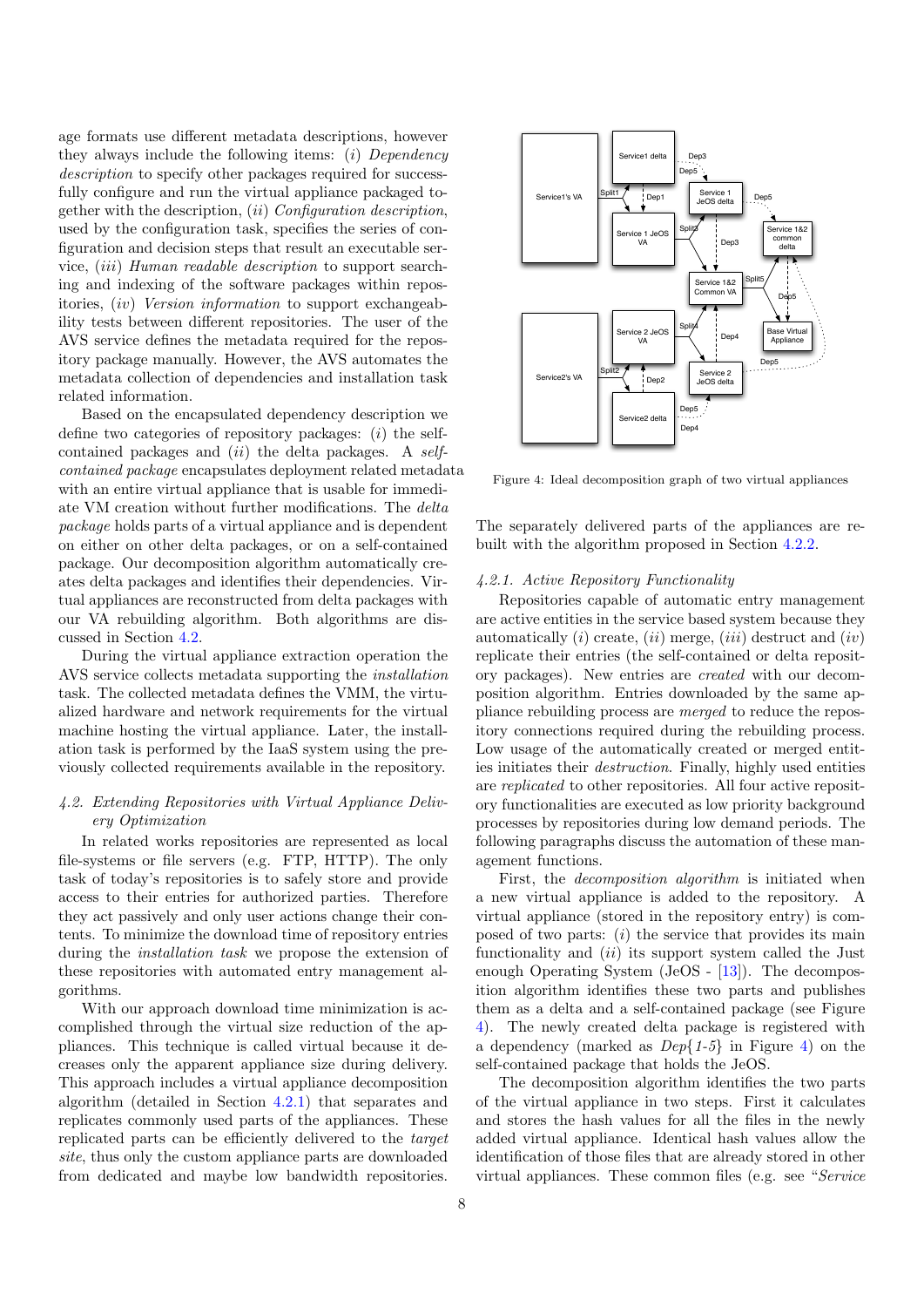$162$  common VA" in Figure [4\)](#page-8-2) are used to form a selfcontained package, while the rest results two delta packages (one from the newly added virtual appliance and one from the appliance with the common files - e.g. "Service 1 JeOS delta" and "Service 2 JeOS delta" in Figure [4\)](#page-8-2).

When these three new packages are added to the repository the decomposition algorithm is initiated on them. The algorithm stops creating new packages if there are no more common files between the repository entries or if the common files cannot form a self-contained package (they cannot be used to initiate a virtual machine). We call the finally created self-contained package the base virtual appliance.

Second, we discuss the package merging and destruction management algorithms. The repository monitors the download times and frequencies of the different packages. The algorithm uses this data  $(i)$  to project expected download frequencies and (ii) to identify correlated downloads. Downloads are correlated when packages are downloaded in a specific order during a time period by the same user. The algorithm assigns weight values to correlations inversely to the length of the download time period.

Package merging shortens the virtual appliance rebuilding time by offering correlated delta packages in a bundle. The merging operation is applied to the packages with the highest correlation weight values. The algorithm creates the merged package by bundling together the correlated package contents and updates the dependencies of delta packages that were dependent on all the correlated packages. For example in Figure [4](#page-8-2) "Service1 delta" and "Service 1 JeOS delta" can be merged if other packages are not dependent on them. The last tasks of the merge operation enable the evaluation of the merging decision by  $(i)$  holding the correlated packages to ensure they are still available as individual downloads and by  $(ii)$  marking the merged packages.

After a predefined amount of downloads the merging decision is evaluated by checking the download frequencies of the merged and correlated packages. To conserve disk space on the repository hardly downloaded merged packages are destructed. As an opposite if the merged package received all the download requests during the evaluation phase then the correlated packages are destructed.

Finally, we explicate the package replication algorithm among active repositories. In the algorithm we assume that repository users download from the repository that offers their required packages with the highest bandwidth. Therefore, the algorithm estimates the location of the users and remote repositories by the network latency between the current repository and the remote hosts. These network latency values are used to group (latency groups) the different users and repositories (similar latency values are used as a measure of distance). The algorithm determines the replication target repository by selecting a repository from the latency group with the highest cardinality (this group holds the most hosts with the same distance). Then the current repository creates the replicated entry in the



<span id="page-9-1"></span>Figure 5: Virtual appliance rebuilding options

target repository in order to place the required packages closer to the users.

# <span id="page-9-0"></span>4.2.2. Virtual Appliance Rebuilding

After executing the decomposition algorithm presented in the previous subsection virtual appliances are stored in the repositories in multiple packages. The individual decomposed parts of a virtual appliance are not suitable for initiating a virtual machine. The algorithm rebuilds the original appliance before deployment if the appliance is offered as multiple packages. The rebuilding algorithm constructs the original virtual appliance on the execution site using a self-contained package and several delta packages. Therefore the algorithm first selects the repositories where the different packages are downloaded from. Then it reconstructs the original appliance from the downloaded packages. Finally, it configures the rebuilt virtual appliance according to the user requirements.

During the repository selection phase the rebuilding algorithm first identifies all required packages and the repositories offering them. The algorithm identifies the repository offering the package with maximum bandwidth by estimating the download time for each package. Figure [5](#page-9-1) reveals that after several merges the repositories could contain: (i) packages representing the ideal decomposition (discussed in Figure [4\)](#page-8-2),  $(ii)$  packages resulted from previous merge operations (*example merge*  $1-2$ ) and (*iii*) the original virtual appliance itself. Based on these packages and their dependencies (represented as arrows in Figure [5\)](#page-9-1) our repository selection algorithm identifies the possible construction paths starting from the decomposed packages and finishing at the rebuilt virtual appliance. Finally, as a result of package merging and destruction there are several ways to construct a decomposed virtual appliance, therefore the selection algorithm chooses the construction path with the lowest cumulative download time.

The rebuilding algorithm includes two *virtual appli*ance reconstruction strategies that are applied either before (offline) or after (online) the appliance's hosting virtual machine is initiated. The algorithm decides on the strategy based on the capabilities of the base virtual appliance. If the base appliance offers management interfaces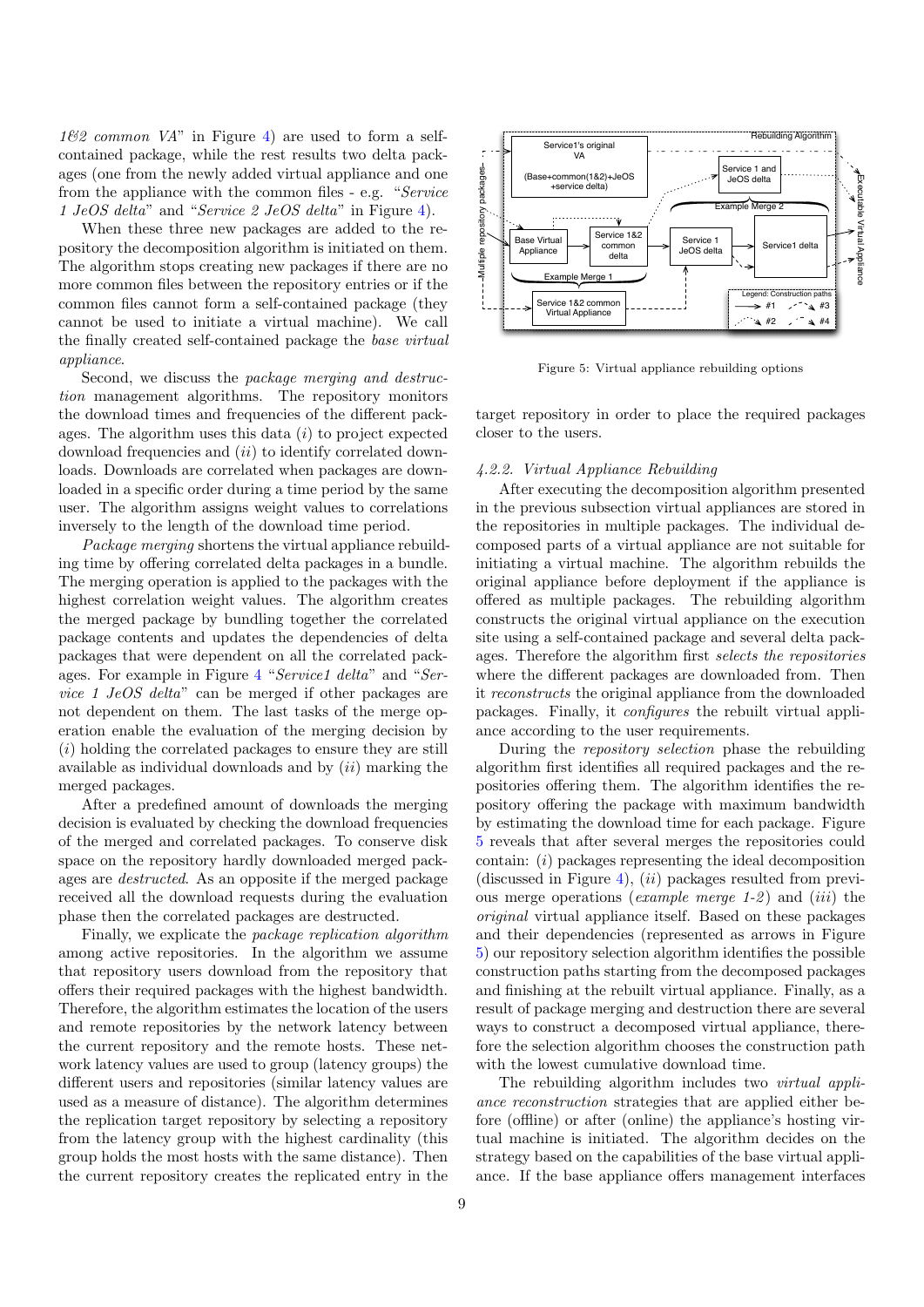

<span id="page-10-1"></span>Figure 6: Our demonstration scenario

to install, configure and update components of a virtual machine then our algorithm chooses the online reconstruction strategy, otherwise it uses the offline reconstruction strategy. Both of these strategies are executed on either the target site or on a nearby repository (if the policy of the target site does not allow the on site appliance construction).

The offline reconstruction strategy downloads, constructs and finally configures the original virtual appliance prior it is used for initiating a virtual machine. The strategy creates a disk image with the base virtual appliance and adds the content of the delta packages to the image. Then the metadata of the original virtual appliance is added to the disk image in order to allow its local deployment. Before the deployment takes place the configuration task is executed by the reconstruction strategy on the disk image. The algorithm executes the configuration task just as it would be executed by a virtual machine of the appliance.

The online reconstruction strategy follows an entirely different approach that requires the base virtual appliance to comply with the requirement of exposing management interfaces. Therefore the base virtual appliance cannot be decomposed to arbitrarily small packages. This base virtual appliance is used to initiate a virtual machine that is transformed by our reconstruction strategy to host the original virtual appliance. The rebuilding algorithm uses the management interfaces to install the required delta packages on the running virtual machine, therefore most of the installation task is executed within the virtual machine that is going to host the deployed service by the end of this procedure. After the installation task, configuration is accomplished by using the management interfaces to adjust the service in order to conform the configuration description provided by the user.

#### <span id="page-10-0"></span>5. Implementation

In this section we aim at providing a proof for the concepts and algorithms proposed in the previous sections. To demonstrate the capabilities of the ASD architecture, we present a test scenario (see Figure [6\)](#page-10-1) that covers all the highlighted components in Figure [2.](#page-5-3)

For the demonstration of the architecture we have selected a complex web service (GEMCLA) designed and developed by the University of Westminster. The GEMLCA [\[9\]](#page-12-31) service has several internal (e.g. a Globus Toolkit 4 (GT4) service container) and external dependencies (e.g. grid sites supporting legacy code execution) in order to support the management and submission of legacy code applications to various grid systems. Therefore in this demonstration the AVS creates a virtual appliance for the GEMLCA service and publishes it in a repository.

The next major task occurs before the repository offers the content to the public. As part of the decomposi*tion* process – see Section  $4.2.1$  – the repository looks for parts of the virtual appliance already published. During the experiment the repository contains a standalone Globus toolkit 4 installation published as a virtual appliance. Thus there are portions in the newly collected virtual appliance that are identical (e.g. the service container of Globus) to the contents of the repository. As a result the virtual appliance of the GEMLCA is decomposed by the repository to a self-contained package including the Globus toolkit and a delta package including the GEMLCA service itself.

Finally, we initiate deployment on a manually selected IaaS system. As a result the IaaS system initiates a virtual machine using the self-contained package referred by the delta package of GEMLCA. Then the online reconstruction strategy (see Section [4.2.2\)](#page-9-0) downloads and configures the delta package inside the newly created virtual machine to install the GEMLCA service. At the end of this procedure we receive the URL of the newly created virtual machine that we use to prove the success of the deployment by requesting a legacy code submission from the newly deployed GEMLCA service.

The successful execution of the demonstration scenario ensures the correctness of the proposed architecture by using all the AVS related functionality:  $(i)$  the extracted Virtual appliance is functional,  $(ii)$  the decomposition finds the common parts of the different appliances and  $(iii)$ the decomposed virtual appliances are still functional after rebuilding.

#### 5.1. Testbed

We have evaluated several available open source IaaS systems (Nimbus, OpenNebula, Eucalyptus) that could use the appliance rebuilding functionality with the smallest modifications. We have chosen Virtual Workspace Service (VWS) offered by the Nimbus project, because it was not bound to a specific repository implementation. Therefore we have extended the VWS service to support accessing and rebuilding appliances from the active repository implementation. For the active repository functionality we have extended the Virtual Appliance ACS – [\[30\]](#page-12-32) – that implements the Application Content Service (ACS) a proposed recommendation of the Open Grid Forum. This recommendation offers extensible metadata definition (requirements defined in Section [4.1.3\)](#page-7-0), various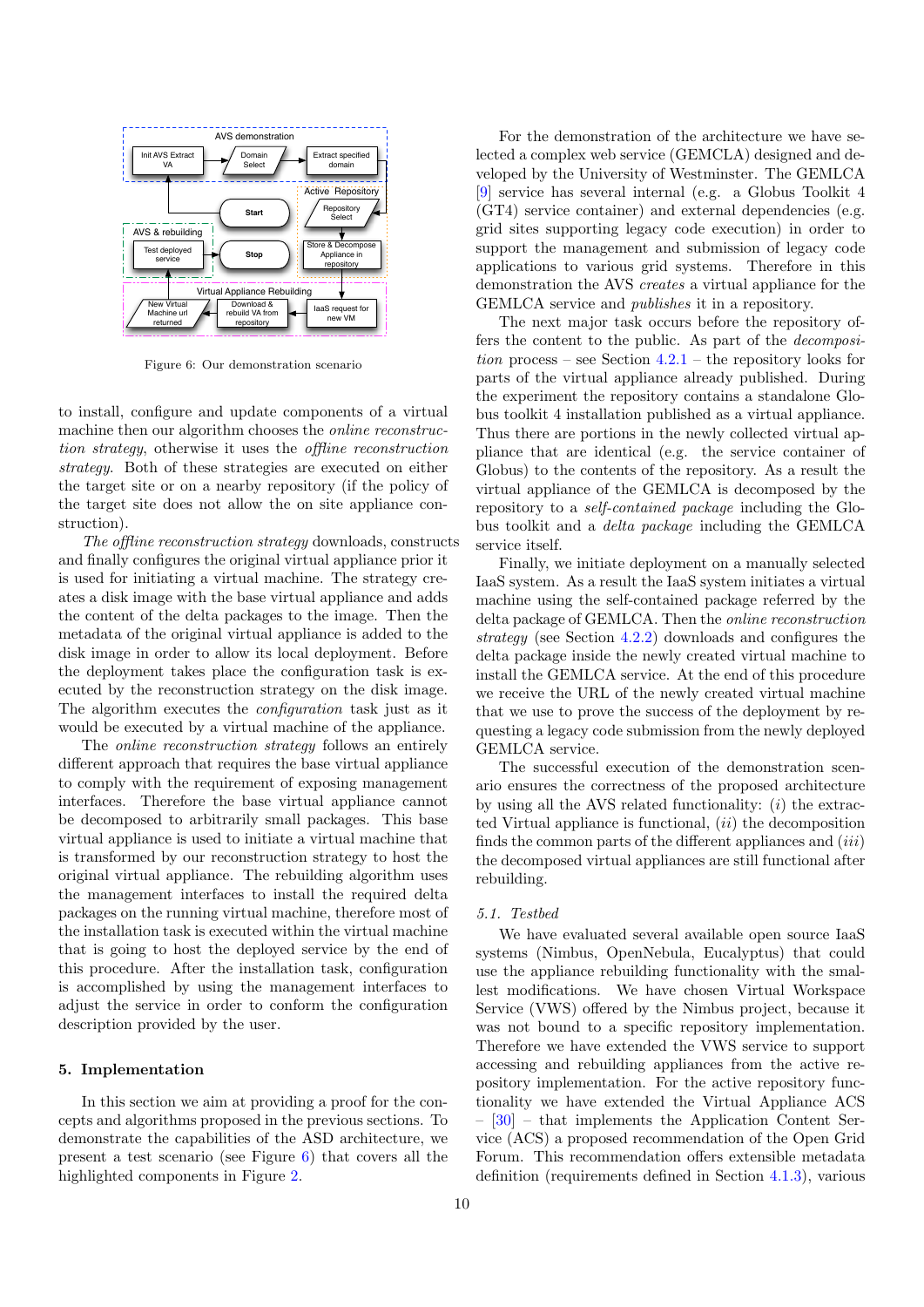

<span id="page-11-1"></span>Figure 7: The testbed

metadata search operations (required for the appliance rebuilding and decomposition algorithms detailed in Section [4.2\)](#page-8-0) and seamless integration to web service based systems (simple Nimbus integration).

Figure [7](#page-11-1) shows the testbed that was set up for the execution of the demonstration scenario. The testbed currently incorporates two sites one at University of Miskolc (UoM), and another one at the University of Westminster (UoW). UoM runs the original GEMLCA service that is going to be extracted and then deployed at UoW.

The AVS is installed at UoM has access to the local VMMs to support the demonstration scenario. The current AVS implementation supports Xen [\[4\]](#page-12-20) virtual machines for virtual appliance extraction. AVS installs its extractor components on the Xen host (marked "dom  $0$ " in Figure [7\)](#page-11-1) to directly access the state of the executed virtual machines (see Section [2.1](#page-2-2) for details). One of the hosted virtual machines (marked " $Dom1$ ") already runs the GEMLCA service. Finally, at the UoM site there is a repository client installed to enable uploading the extracted content to a repository.

At  $UoW$  we run a more complex stack. First, the repository and the extended virtual workspace service are installed on the site's head node accessible from UoM. Second, the workspace service also requires a workspace controller component (shipped with the original VWS) on all the virtualization-enabled nodes of the cluster (marked " $WN#X$ " in Figure [7\)](#page-11-1). This component instantiates other virtual machines on request. Finally, the extension of the virtual workspace service requires a repository client (marked "ACS Client") installed next to the VWS service.

Test of the currently available ASD components. In Figure [7](#page-11-1) arrows represent the execution of the demonstration scenario on the testbed. The first step starts with the user request for the extraction of the GEMLCA service. Then the virtual machine (called " $Dom1$ "), which holds the GEMLCA service, is shut down. After the shutdown, the AVS creates a GEMLCA VA (step 2) and uploads (step 3) it to the repository located on the  $U_0W$  head-node. In step  $\downarrow$  the repository scans the uploaded VA for possible decomposition then stores the VA.

We store the configuration file of the virtual machine (which held the GEMLCA service) in the metadata of the created appliance. On user request the extended virtual workspace service uses the stored configuration and the VA files to install the GEMLCA at  $U \circ W$  on one of the virtualization enabled nodes (step 5). Then in step 6 the VWS activates the virtual machine that acquires an IP address and the GEMLCA service starts up automatically during its boot process. Finally, after the virtual workspace service reported success we have successfully executed a GEMLCA job on the newly deployed service.

# <span id="page-11-0"></span>6. Conclusions

We have elaborated the core components of the Automatic Service Deployment architecture that is based on the concept that services can be deployed with virtual appliances. Our research provides a technique for acquiring existing service instances as virtual appliances; furthermore we introduce a new method for virtual appliance storage in repositories. We also provide solutions to decrease virtual appliance distribution cost. The solutions are based on the partial replication of virtual appliance contents where the replicated parts are defined automatically by a decomposition algorithm. The presented decomposition algorithm determines which parts of the virtual appliance have to be distributed and on which sites. Finally, we provide a mechanism to rebuild the decomposed virtual appliances on the target site.

Our approach supports service developers during the creation and publication of their services in the form of virtual appliances. This task is usually performed manually that hinders dynamic service deployment and makes impossible to create dynamic adaptive systems. The primary contribution in our work is a mechanism that automates this task. Consequently, it enables faster adaptation of new services by the various infrastructure as a service cloud systems. As more services become deployable in cloud systems they can increase the dynamism of the service based system. Our virtual appliance rebuilding algorithm reduces deployment time by employing the decomposed and replicated parts of the appliances. Therefore, this solution reduces the apparent service execution time of service calls preceded by deployments.

The current extraction algorithm assumes that the virtual appliances are extracted from virtual machines. Later, this algorithm should be extended to support extracting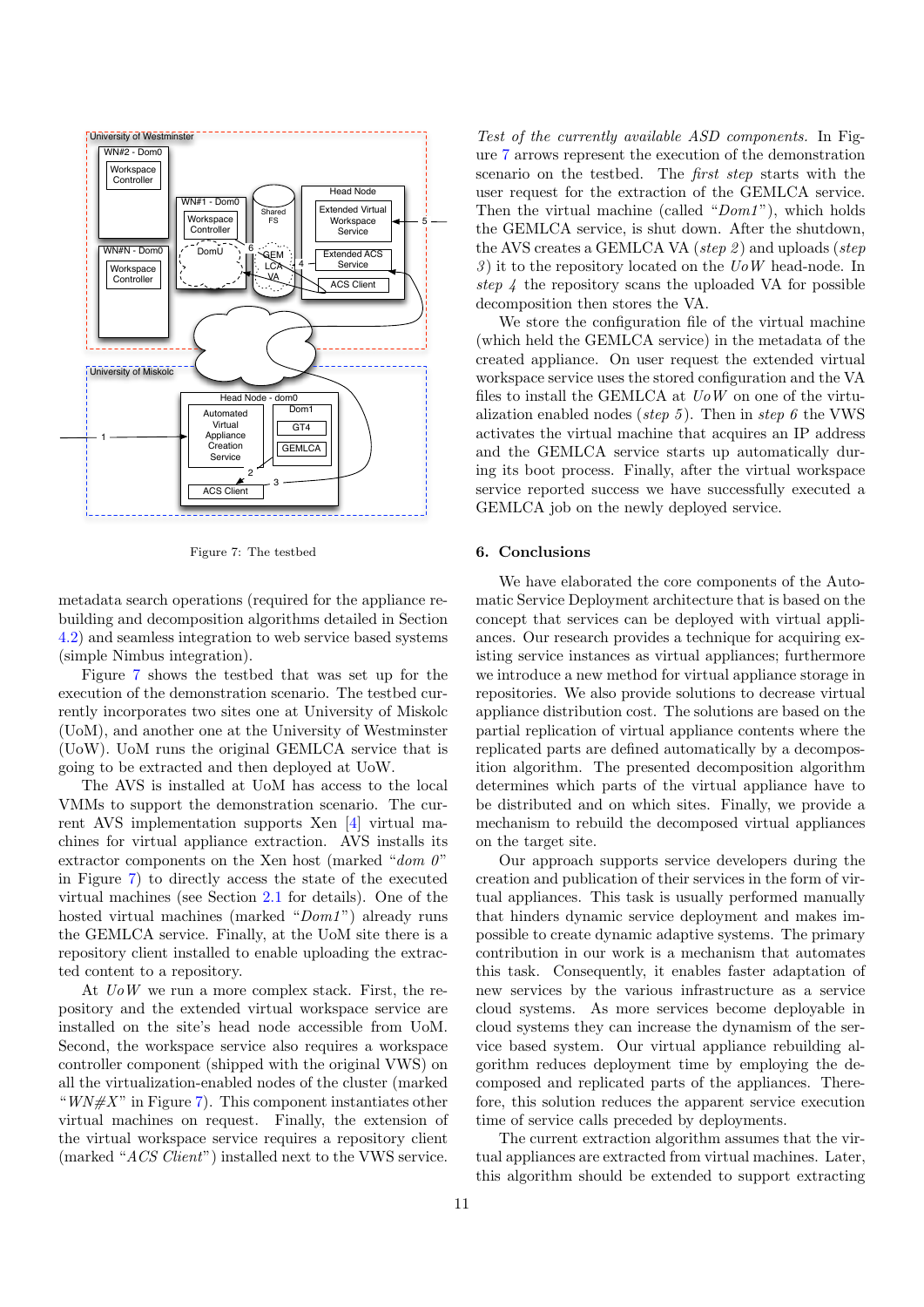virtual appliances from the physical machine of the service developer. In order to speed up the appliance rebuilding process the current implementation of the decomposition algorithm stores the same parts of a virtual appliance multiple times. We plan to investigate and extend the decomposition algorithm with simultaneous optimization of the repository contents for effective disk usage and achievable rebuilding speed-up. We also intend to extend the rebuilding algorithm to give feedback on possible merging of previously decomposed repository content based on the evaluation of different appliance rebuilding strategies.

- <span id="page-12-16"></span>[1] Appavoo, J., Uhlig, V., Waterland, A., 2008. Project kittyhawk: building a global-scale computer: Blue gene/p as a generic computing platform. SIGOPS Oper. Syst. Rev. 42 (1), 77–84.
- <span id="page-12-3"></span>[2] Armbrust, M., Fox, A., Griffith, R., Joseph, A., Katz, R., Konwinski, A., Lee, G., Patterson, D., Rabkin, A., Stoica, I., Zaharia, M., February 2009. Above the clouds: A berkeley view of cloud computing. Tech. Rep. UCB/EECS-2009-28, University of California at Berkley.
- <span id="page-12-23"></span>[3] Banks, T., 2006. Web services resource framework (wsrf) – primer v1.2.

URL [http://docs.oasis-open.org/wsrf/wsrf-ws\\_](http://docs.oasis-open.org/wsrf/wsrf-ws_resource-1.2-spec-os.pdf) [resource-1.2-spec-os.pdf](http://docs.oasis-open.org/wsrf/wsrf-ws_resource-1.2-spec-os.pdf)

- <span id="page-12-20"></span>[4] Barham, P., Dragovic, B., Fraser, K., Hand, S., Harris, T., Ho, A., Neugebar, R., Pratt, I., Warfield, A., October 2003. Xen and the art of virtualization. In: SOSP '03: Proceedings of the nineteenth ACM symposium on Operating systems principles. ACM, New York, NY, USA, pp. 164–177.
- <span id="page-12-8"></span>[5] Belguidoum, M., Dagnat, F., 2007. Dependency management in software component deployment. Electr. Notes Theor. Comput. Sci. 182, 17–32.
- <span id="page-12-4"></span>[6] Buyya, R., Yeo, C. S., Venugopal, S., Broberg, J., Brandic, I., June 2009. Cloud computing and emerging it platforms: Vision, hype, and reality for delivering computing as the 5th utility. Future Generation Computer Systems 25 (6), 599–616.
- <span id="page-12-11"></span>[7] Byun, E.-K., Kim, J.-S., March 2009. Dynagrid: An adaptive, scalable, and reliable resource provisioning framework for wsrfcompliant applications. Journal of Grid Computing 7 (1), 73–89.
- <span id="page-12-15"></span>[8] Choudhary, V., jan. 2007. Software as a service: Implications for investment in software development. In: System Sciences, 2007. HICSS 2007. 40th Annual Hawaii International Conference on. pp. 209a –209a.
- <span id="page-12-31"></span>[9] Delaittre, T., Kiss, T., Goyeneche, A., Terstyanszky, G., S.Winter, Kacsuk, P., June 2005. Gemlca: Running legacy code applications as grid services. Journal of Grid Computing 3 (1-2), 75–90.
- <span id="page-12-1"></span>[10] Di Nitto, E., Ghezzi, C., Metzger, A., Papazoglou, M., Pohl, K., 2008. A journey to highly dynamic, self-adaptive service-based applications. Automated Software Engineering 15 (3), 313–341.
- <span id="page-12-0"></span>[11] Erl, T., 2005. Service-Oriented Architecture: Concepts, Technology, and Design. Prentice Hall PTR, Upper Saddle River, NJ, USA.
- <span id="page-12-22"></span>[12] Foster, I., Kishimoto, H., Savva, A., et al., October 2006. The open grid services architecture, version 1.5.
- URL <http://ogf.org/documents/GFD.80.pdf>
- <span id="page-12-30"></span>[13] Geer, D., October 2009. The os faces a brave new world. Computer 42, 15–17.
- <span id="page-12-24"></span>[14] Harrison, A., Taylor, I. J., February 2005. Dynamic web service deployment using wspeer. In: Proceedings of 13th Annual Mardi Gras Conference - Frontiers of Grid Applications and Technologies. Louisiana State University, pp. 11–16.
- <span id="page-12-13"></span>[15] Keahey, K., Tsugawa, M., Matsunaga, A., Fortes, J., 2009. Sky computing. IEEE Internet Computing 13 (5), 43–51.
- <span id="page-12-27"></span>[16] Kecskemeti, G., Kacsuk, P., Terstyanszky, G., Kiss, T., Delaitre, T., February 2008. Automatic service deployment using virtualisation. In: Proceedings of 16th Euromicro International Conference on Parallel, Distributed and networkbased Processing (PDP 2008). IEEE Computer Society, To-

louse, France, pp. 628–635.

- <span id="page-12-28"></span>[17] Kecskemeti, G., Terstyanszky, G., Kacsuk, P., 2011. Virtual appliance size optimization with active fault injection. Submitted to: IEEE Transactions on Parallel and Distributed Systems.
- <span id="page-12-10"></span>[18] Kreger, H., Wilson, K., Sedukhin, I., August 2006. Web services distributed management: Management of web services (wsdm-mows) 1.1. web. URL [http://docs.oasis-open.org/wsdm/wsdm-mows-1.](http://docs.oasis-open.org/wsdm/wsdm-mows-1.1-spec-os-01.pdf) [1-spec-os-01.pdf](http://docs.oasis-open.org/wsdm/wsdm-mows-1.1-spec-os-01.pdf)
- <span id="page-12-14"></span>[19] Krsul, I., Ganguly, A., Zhang, J., Fortes, J. A. B., Figueiredo, R. J., November 2004. Vmplants: Providing and managing virtual machine execution environments for grid computing. In: Proceedings of the ACM/IEEE SC2004 Conference on High Performance Networking and Computing. IEEE Computer Society, pp. 1–7.
- <span id="page-12-29"></span>[20] Distributed Management Task Force, January 2010. Open virtualization format specification, version 1.1. URL [http://dmtf.org/sites/default/files/standards/](http://dmtf.org/sites/default/files/standards/documents/DSP0243_1.1.0.pdf) [documents/DSP0243\\_1.1.0.pdf](http://dmtf.org/sites/default/files/standards/documents/DSP0243_1.1.0.pdf)
- <span id="page-12-5"></span>[21] Public EC2 Amazon Machine Images, 2010. URL [http://developer.amazonwebservices.com/connect/](http://developer.amazonwebservices.com/connect/kbcategory.jspa?categoryID=171) [kbcategory.jspa?categoryID=171](http://developer.amazonwebservices.com/connect/kbcategory.jspa?categoryID=171)
- <span id="page-12-6"></span>[22] VMWare public virtual appliances, 2010. URL <http://www.vmware.com/appliances/>
- <span id="page-12-18"></span>[23] Pautasso, C., Zimmermann, O., Leymann, F., 2008. Restful web services vs. "big"' web services: making the right architectural decision. In: WWW '08: Proceeding of the 17th international conference on World Wide Web. ACM, New York, NY, USA, pp. 805–814.
- <span id="page-12-12"></span>[24] Qi, L., Jin, H., Foster, I. T., Gawor, J., February 2007. Hand: Highly available dynamic deployment infrastructure for globus toolkit 4. In: Proceedings of 15th Euromicro International Conference on Parallel, Distributed, and Network-Based Processing (PDP 2007). IEEE Computer Society, Los Alamitos, CA, USA, pp. 155–162.
- <span id="page-12-19"></span>[25] Rana, A. S., Würthwein, F., Keahey, K., Freeman, T., et al., February 2006. An edge services framework (esf) for egee, lcg, and osg. In: Proceedings of Computing in High Energy Physics (CHEP06). T.I.F.R. Mumbai, India.
- <span id="page-12-9"></span>[26] Sangal, N., Jordan, E., Sinha, V., Jackson, D., October 2005. Using dependency models to manage complex software architecture. In: OOPSLA '05: Proceedings of the 20th annual ACM SIGPLAN conference on Object-oriented programming, systems, languages, and applications. ACM, New York, NY, USA, pp. 167–176.
- <span id="page-12-17"></span>[27] Sapuntzakis, C., Brumley, D., Chandra, R., Zeldovich, N., Chow, J., Lam, M. S., Rosenblum, M., 2003. Virtual appliances for deploying and maintaining software. In: LISA '03: Proceedings of the 17th USENIX conference on System administration. USENIX Association, Berkeley, CA, USA, pp. 181–194.
- <span id="page-12-7"></span>[28] Schmidt, M., Fallenbeck, N., Smith, M., Freisleben, B., February 2010. Efficient distribution of virtual machines for cloud computing. In: Proceedings of 18th Euromicro International Conference on Parallel, Distributed and Network-Based Processing (PDP 2010). IEEE Computer Society, Pisa, Italy, pp. 567 –574.
- <span id="page-12-21"></span>[29] Smith, M., Friese, T., Freisleben, B., 2004. Hot service deployment in an ad hoc grid environment. In: ICSOC '04: Proceedings of the 2nd international conference on Service oriented computing. ACM, New York, NY, USA, pp. 75–83.
- <span id="page-12-32"></span>[30] Szmetanko, G., 2008. Virtual appliance acs. URL <http://sourceforge.net/projects/vaacs/>
- <span id="page-12-2"></span>[31] Talwar, V., Milojicic, D., Wu, Q., Pu, C., Yan, W., Jung, G., March-April 2005. Approaches for service deployment. Internet Computing 9, 70–80.
- <span id="page-12-26"></span>[32] Tatemura, J., January 2007. Cddlm configuration description language specification, version 1.0. URL <http://www.ogf.org/documents/GFD.85.pdf>
- <span id="page-12-25"></span>[33] Toft, P., Loughran, S., 2008. Configuration description, deployment and lifecycle management working group (cddlm-wg) final report.